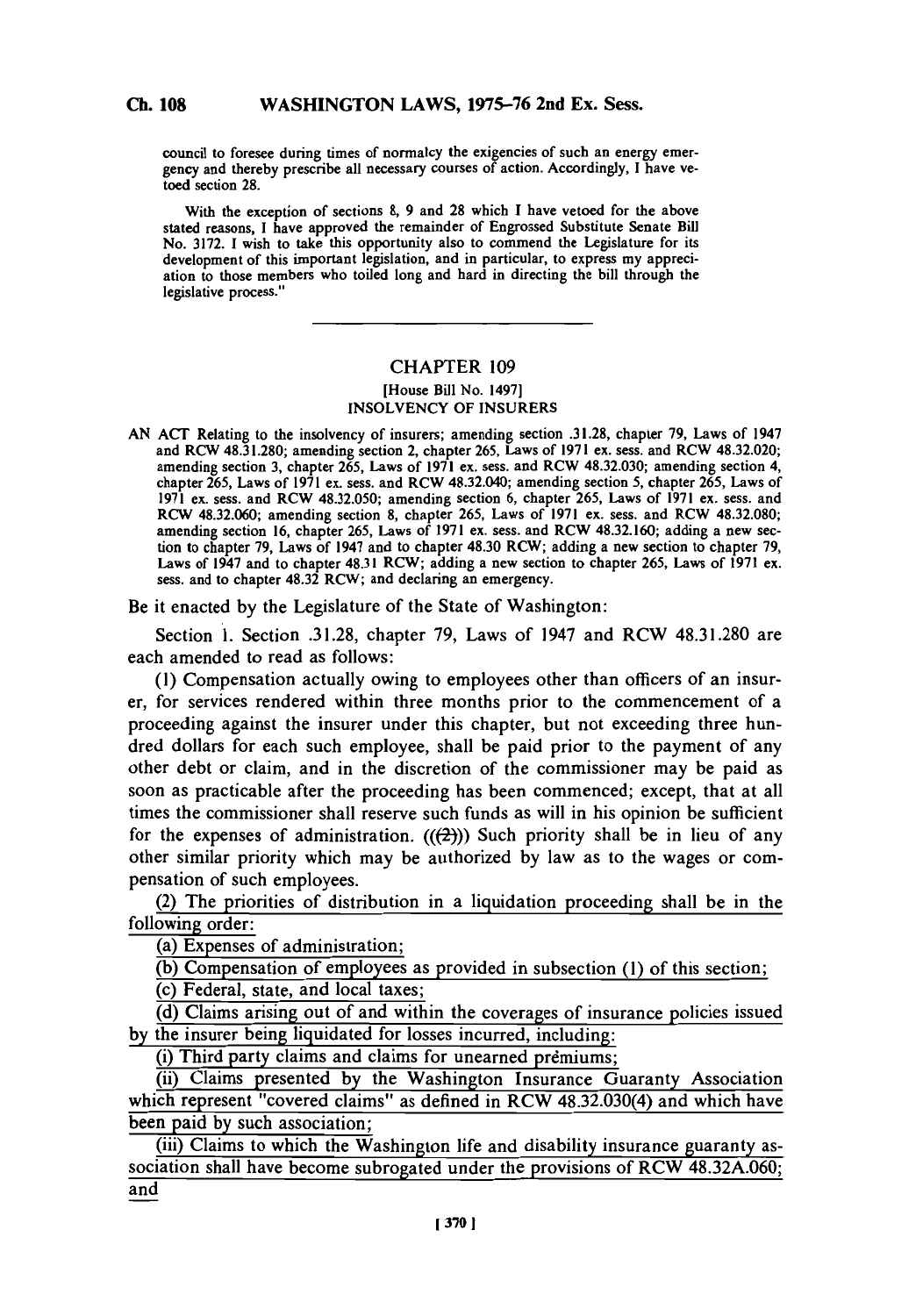(iv) Claims similar to those described in parts (ii) and (iii) of this subsection as presented **by** similar guaranty associations of other states; and

(e) **All** other claims.

Sec. 2. Section 2, chapter *265,* Laws of **1971** ex. sess. and RCW 48.32.020 are each amended to read as follows:

This chapter shall apply to all kinds of direct insurance, except life, title, surety, disability, credit, mortgage guaranty, workmen's compensation and ocean marine insurance.

Sec. **3.** Section **3,** chapter *265,* Laws of **1971** ex. sess. and RCW **48.32.030** are each amended to read as follows:

As used in this chapter:

(1) "Account" means  $((a\pi y))$  one of the  $((three))$  two accounts created in RCW 48.32.040 as now or hereafter amended.

(2) "Association" means the Washington Insurance Guaranty Association created in RCW 48.32.040.

**(3)** "Commissioner" means the insurance commissioner of this state.

(4) "Covered claim" means an unpaid claim,  $((extending))$  including one for unearned premiums, which arises out of and is within the coverage of an insurance policy to which this chapter applies issued **by** an insurer, if such insurer becomes an insolvent insurer after the first day of April, **1971** and (a) the claimant or insured is a resident of this state at the time of the insured event; or **(b)** the property from which the claim arises is permanently located in this state. "Covered claim" shall not include any amount due any reinsurer, insurer, insurance pool, or underwriting association, as subrogation recoveries or otherwise: PRO-**VIDED,** That a claim for any such amount asserted against a person insured under a policy issued **by** an insurer which has become an insolvent insurer, which, if it were not a claim **by** or for the benefit of a reinsurer, insurer, insurance pool, or underwriting association, would be a "covered claim" may be filed directly with the receiver of the insolvent insurer, but in no event may any such claim be asserted in any legal action against the insured of such insolvent insurer. In addition, "covered claim" shall not include any claim filed with the association subsequent to the final date set **by** the court for the filing of claims against the liquidator or receiver of an insolvent insurer.

*(5)* "Insolvent insurer" means an insurer (a) authorized to transact insurance in this state either at the time the policy was issued or when the insured event occurred and **(b)** determined to be insolvent and ordered liquidated **by** a court of competent jurisdiction, and which adjudication was subsequent to the first day of April, **197 1.**

**(6)** "Member insurer" means any person who (a) writes any kind of insurance to which this chapter applies under RCW 48.32.020, including the exchange of reciprocal or interinsurance contracts, and **(b)** ((is licensed)) holds a certificate of authority to transact insurance in this state.

**(7)** "Net direct written premiums" means direct gross premiums written in this state on insurance policies to which this chapter applies, less return premiums thereon and dividends paid or credited to policyholders on such direct business. "Net direct written premiums" does not include premiums on contracts between insurers or reinsurers.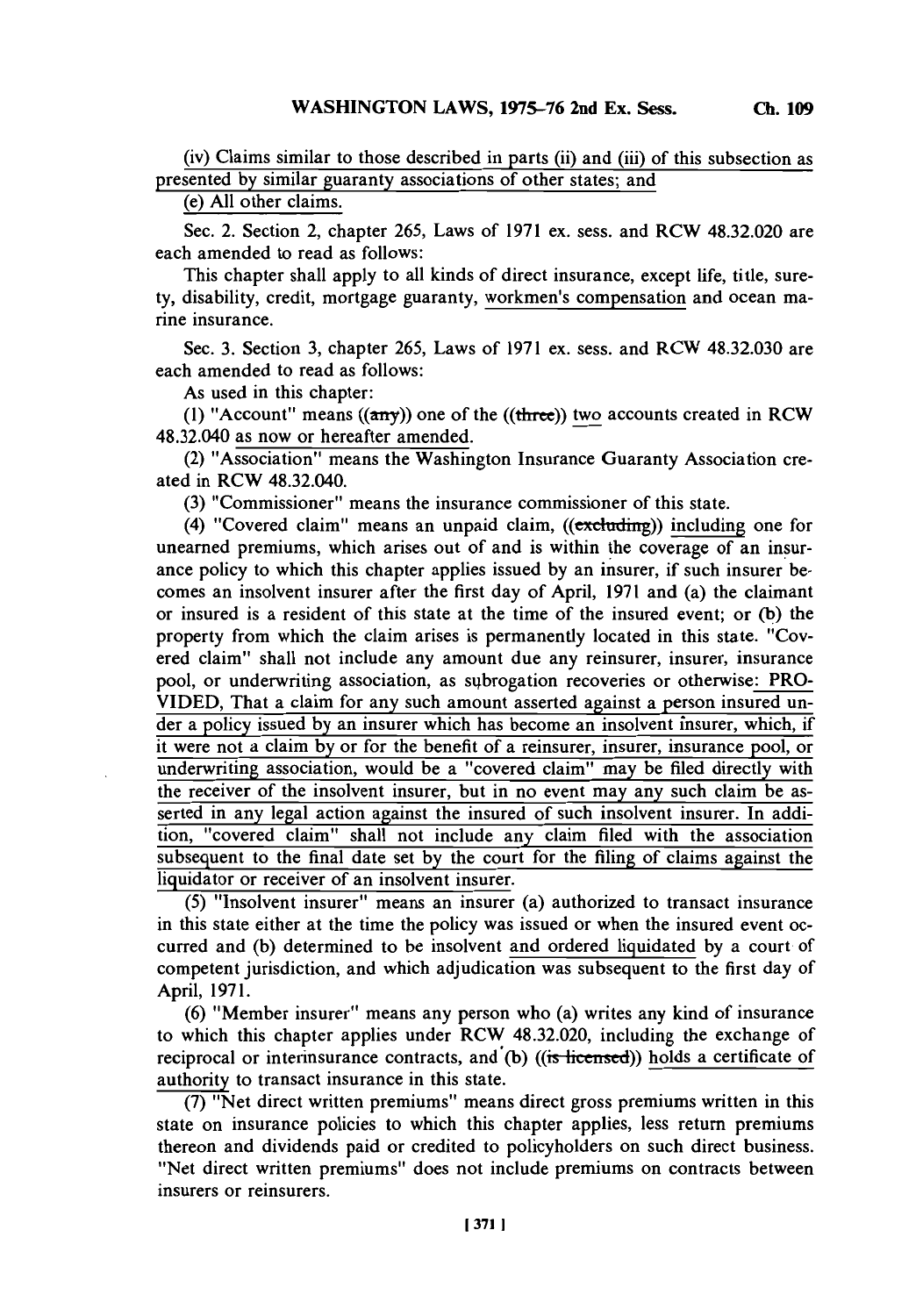## WASHINGTON LAWS, 1975-76 2nd Ex. Sess. **Ch. 109**

**(8)** "Person" means any individual, corporation, partnership, association, or voluntary organization.

Sec. 4. Section 4, chapter **265,** Laws of **1971** ex. sess. and RCW 48.32.040 are each amended to read as follows:

There is hereby created a nonprofit unincorporated legal entity to be known as the Washington Insurance Guaranty Association. **All** insurers defined as member insurers in RCW **48.32.030(6)** as now or hereafter amended shall be and remain members of the association as a condition of their authority to transact insurance in this state. The association shall perform its functions under a plan of operation established and approved under RCW **48.32.070** and shall exercise its powers through a board of directors established under RCW **48.32.050** as now or hereafter amended. For purposes of administration and assessment, the association shall be divided into ((three)) two separate accounts: (1) ((The workmen's com**pensation insurance account;**  $(\overline{2})$ )) The automobile insurance account; and  $((\overline{3}))$ (2) the account for all other insurance to which this chapter applies.

Sec. **5.** Section **5,** chapter **265,** Laws of **1971** ex. sess. and RCW **48.32.050** are each amended to read as follows:

**(1)** The board of directors of the association shall consist of not less than five nor more than nine persons serving terms as established in the plan of operation. The members of the board shall be selected **by** member insurers subject to the approval of the commissioner $((s))$ . Vacancies on the board shall be filled for the remaining period of the term ((in the same manner as initial appointments)) by a majority vote of the remaining board members, subject to the approval of the commissioner. **(<del>(If no members are selected within sixty days after May 21, 1971,</del> the commissioner may appoint the initial members of the board of directors.))** 

(2) In approving selections to the board, the commissioner shall consider among other things whether all member insurers are fairly represented.

**(3)** Members of the board may be reimbursed from the assets of the association for expenses incurred **by** them as members of the board of directors.

Sec. **6.** Section **6,** chapter **265,** Laws of **1971** ex. sess. and RCW **48.32.060** are each amended to read as follows:

**(1)** The association shall:

(a) Be obligated to the extent of the covered claims existing prior to the **((de**termination of insolvency)) order of liquidation and arising within thirty days after the ((determination of *insolvency*)) order of liquidation, or before the policy expiration date if less than thirty days after the  $((determination))$  order of liquidation, or before the insured replaces the policy or on request effects cancellation, if  $\overline{he}$  does so within thirty days of the ((determination)) order of liquidation, but such obligation shall include only that amount of each covered claim which is in excess of one hundred dollars and is less than three hundred thousand dollars((; except that the association shall pay the full amount of any covered claim arising out of a workmen's compensation policy)). In no event shall the association be obligated to a policyholder or claimant in an amount in excess of the face amount of the policy from which the claim arises.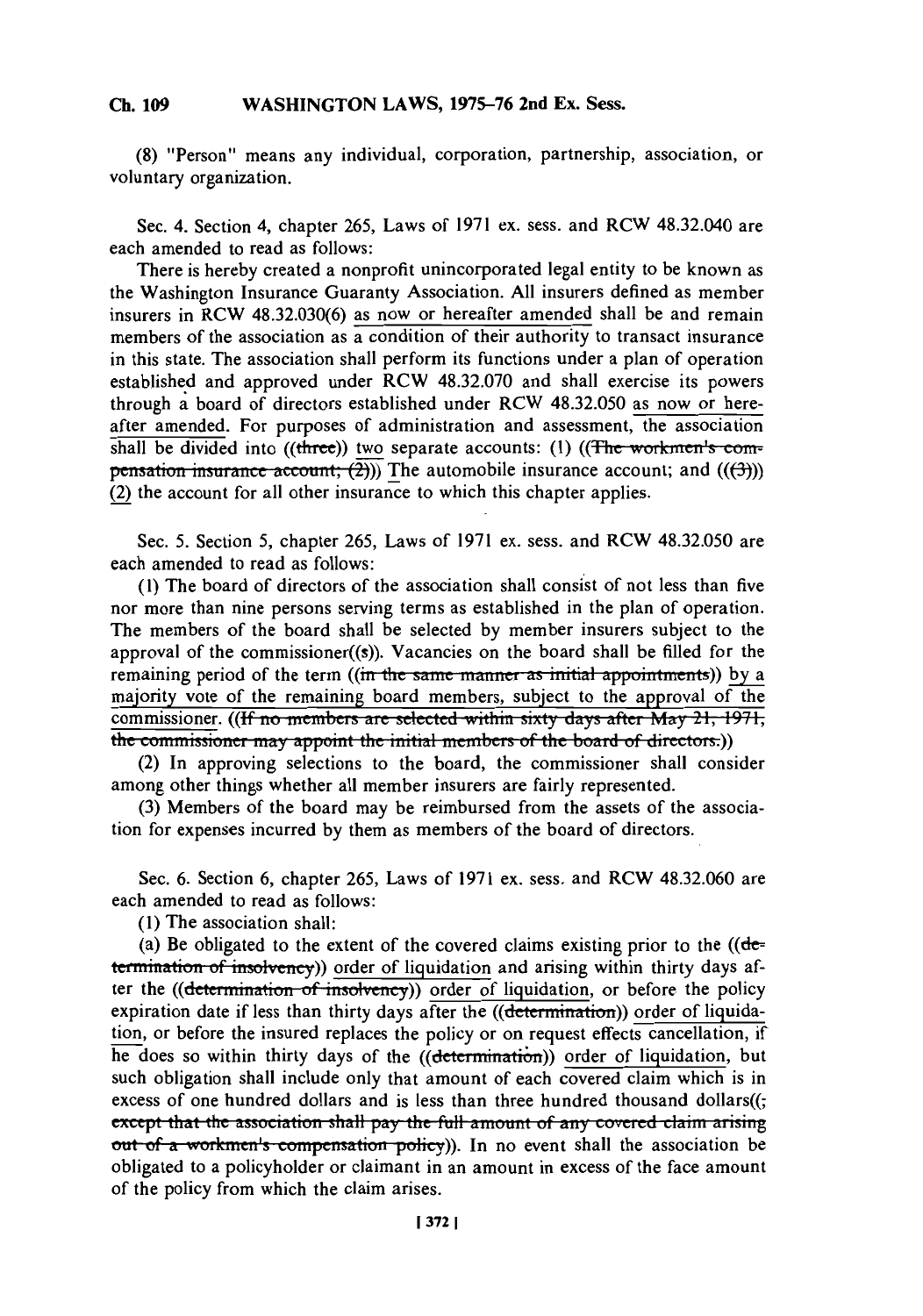**(b)** Be deemed the insurer to the extent of its obligation on the covered claims and to such extent shall have all rights, duties, and obligations of the insolvent insurer as if the insurer had not become insolvent.

(c) Allocate claims paid and expenses incurred among the ((three)) two accounts enumerated in RCW 48.32.040 as now or hereafter amended separately, and assess member insurers separately for each account amounts necessary to pay the obligations of the association under subsection  $(1)(a)$  above subsequent to an insolvency, the expenses of handling covered claims subsequent to an insolvency, the cost of examinations under RCW 48.32.110, and other expenses authorized **by** this chapter. The assessments of each member insurer shall be in the proportion that the net direct written premiums of the member insurer for the ((preceding)) calendar year preceding the assessment on the kinds of insurance in the account bears to the net direct written premiums of all member insurers for the ((preced- $\frac{img}{img}$ ) calendar year preceding the assessment on the kinds of insurance in the account. Each member insurer shall be notified of the assessment not later than thirty days before it is due. No member insurer may be assessed in any year on any account an amount greater than two percent of that member insurer's net direct written premiums for the ((preceding)) calendar year preceding the assessment on the kinds of insurance in the account. **If** the maximum assessment, together with the other assets of the association in any account, does not provide in any one year in any account an amount sufficient to make all necessary payments from that account, the funds available  $((shall))$  may be prorated and the unpaid portion shall be paid as soon thereafter as funds become available. The association shall pay claims in any order which it may deem reasonable, including the payment of claims in the order such claims are received from claimants or in groups or categories of claims, or otherwise. The association may exempt or defer, in whole or in part, the assessment of any member insurer, if the assessment would cause the member insurer's financial statement to reflect amounts of capital or surplus less than the minimum amounts required for a certificate of authority **by** any jurisdiction in which the member insurer is authorized to transact insurance. Each member insurer serving as a servicing facility may set off against any assessment, authorized payments made on covered claims and expenses incurred in the payment of such claims by  $((the))$  such member insurer if they are chargeable to the account for which the assessment is made.

**(d)** Investigate claims brought against the association and adjust, compromise, settle, and pay covered claims to the extent of the association's obligation and deny all other claims.

(e) Notify such persons as the commissioner directs under RCW 48.32.080(2)(a).

**(f)** Handle claims through its employees or through one or more insurers or other persons designated as servicing facilities. Designation of a servicing facility is subject to the approval of the commissioner, but such designation may be declined **by** a member insurer.

**(g)** Reimburse each servicing facility for obligations of the association paid **by** the facility and for expenses incurred **by** the facility while handling claims on behalf of the association and shall pay the other expenses of the association authorized **by** this chapter.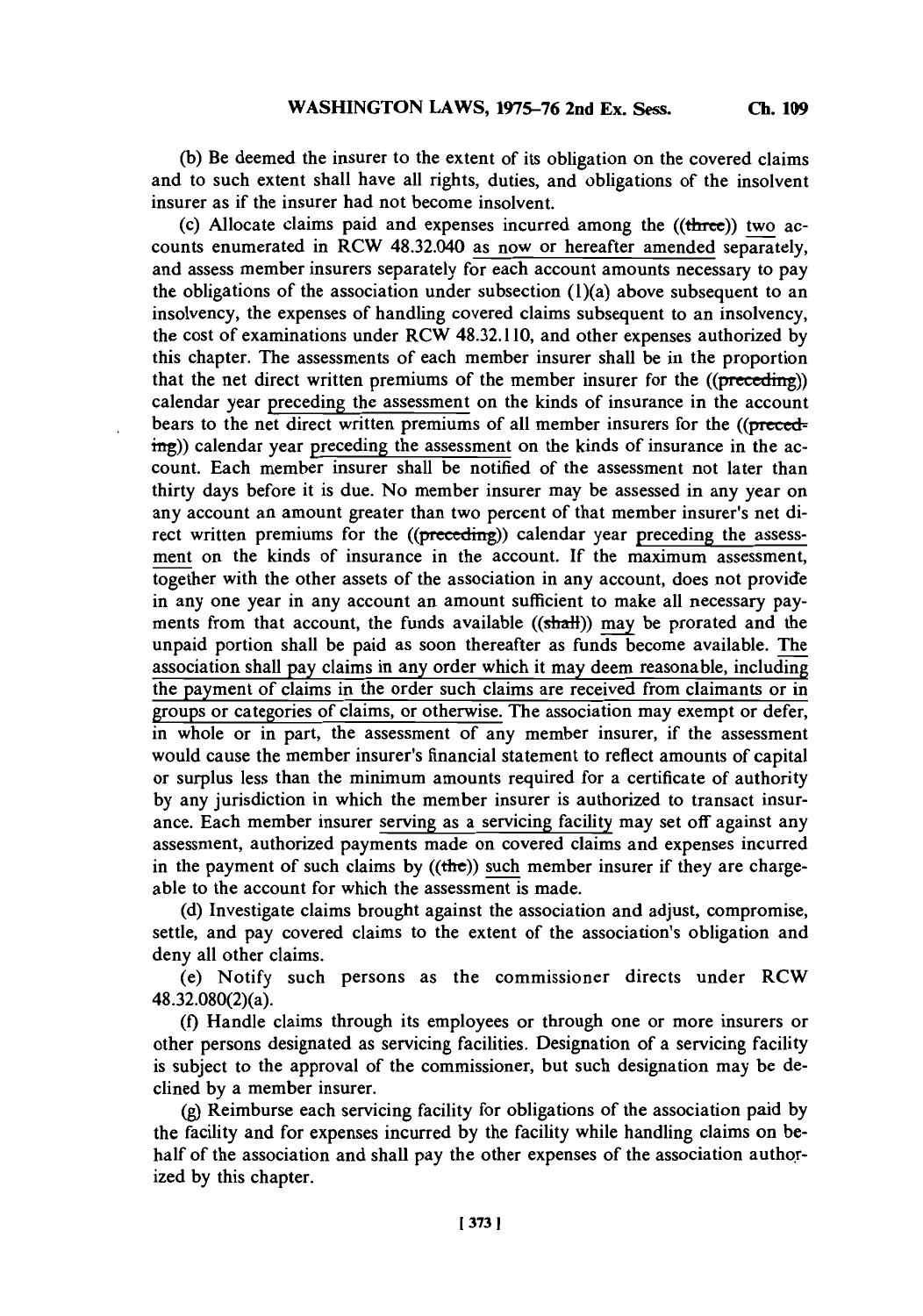## **Ch 109WASHNGTON LAWS, 1975-76 2nd Ex. Sess. Ch. 109**

**(2) The** association may:

(a) kppear in, defend, and appeal any action on a claim brought against the association.

**(b)** Employ or retain such persons as are necessary to handle claims and perform other duties of the association.

(c) Borrow funds necessary to effect the purposes of this chapter in accord with the plan of operation.

**(d)** Sue or be sued.

(e) Negotiate and become a party to such contracts as are necessary to carry out the purpose of this chapter.

**(f)** Perform such other acts as are necessary or proper to effectuate the purpose of this chapter.

(g) Refund to the member insurers in proportion to the contribution of each member insurer to that account that amount **by** which the assets of the account exceed the liabilities, if, at the end of any calendar year, the board of directors finds that the assets of the association in any account exceed the liabilities of that account as estimated **by** the board of directors for the coming year.

Sec. **7.** Section **8,** chapter *265,* Laws of **1971** ex. sess. and RCW **48.32.080** are each amended to read as follows:

**(1)** The commissioner shall:

(a) Notify the association promptly whenever he or any of his examiners has, or comes into, possession of any data or information relative to any insurer under his jurisdiction for any purpose indicating that such insurer is in or is approaching a condition of impaired assets, imminent insolvency, or insolvency.

**(b)** Furnish to the association copies of all preliminary and final audits, investigations, memorandums, opinions, and reports relative to any insurer under his jurisdiction for any purpose, promptly upon the preparation of any thereof.

(c)  $((\alpha))$  Notify the association of the existence of an insolvent insurer not later than three days after he receives notice of the determination of the insolvency. The association shall be entitled to a copy of any complaint seeking an order of liquidation with a finding of insolvency against a member insurer at the same time such complaint is filed with a court **of** competent jurisdiction.

**(d) ((fb)))** Upon request of the board of directors, provide the association with a statement of the net direct written premiums of each member insurer.

(2) The commissioner may:

(a) Require that the association notify the insureds of the insolvent insurer and any other interested parties of the determination of insolvency and of their rights under this chapter. Such notification shall be **by** mail at their last known address, where available, but if sufficient information for notification by mail is not available, notice **by** publication or in a newspaper of general circulation shall be sufficient.

**(b)** Suspend or revoke, after notice and hearing, the certificate of authority to transact insurance in this state of any member insurer which fails to pay an assessment when due or fails to comply with the plan of operation. As an alternative, the commissioner may levy a fine' on any member insurer which fails to pay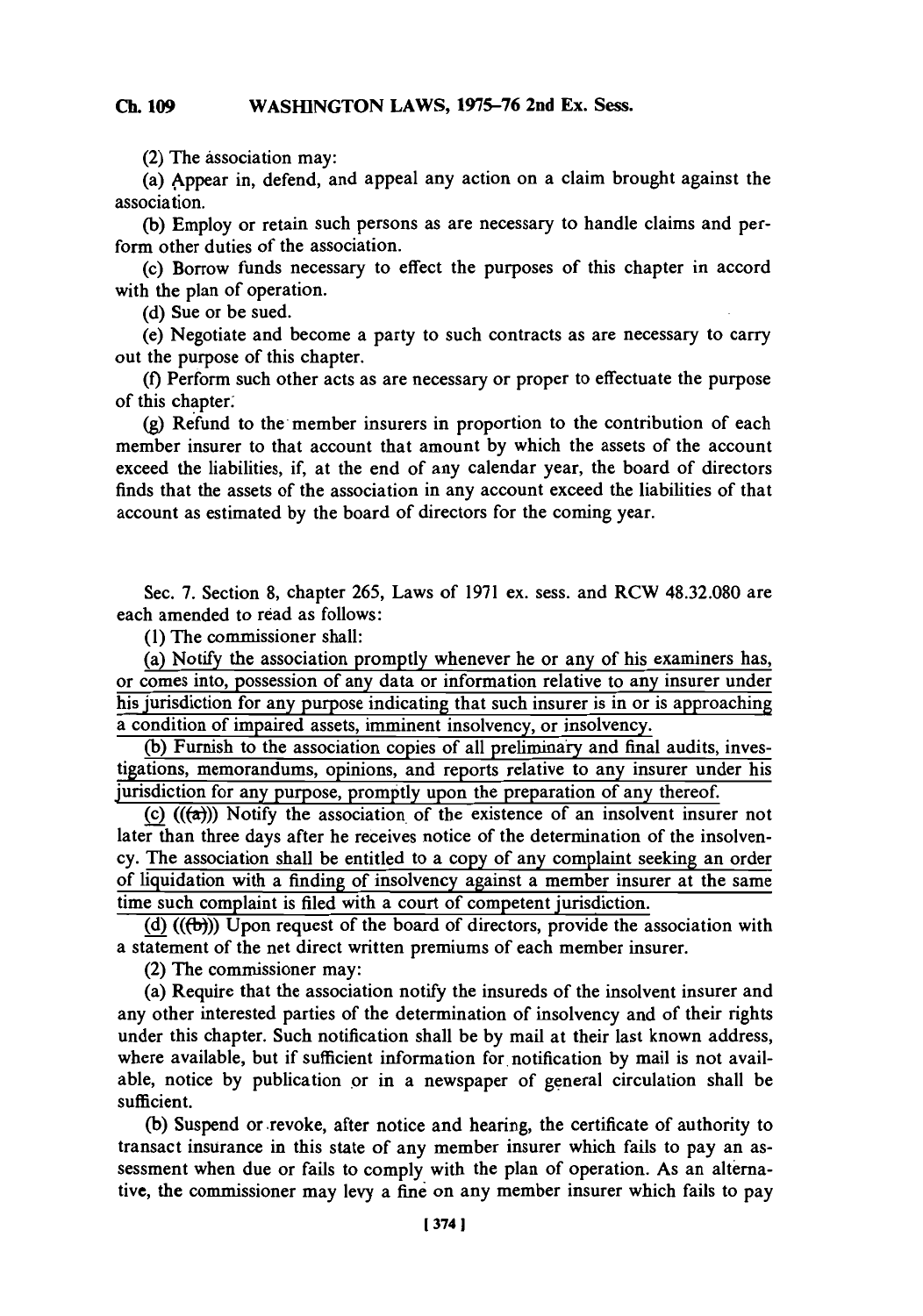an assessment when due. Such fine shall not exceed five percent of the unpaid assessment per month, except that no fine shall be less than one hundred dollars per month.

(c) Revoke the designation of any servicing facility if he finds claims are being handled unsatisfactorily.

**(3)** Whenever the commissioner or any of his examiners comes into possession of or obtains any data or information indicating that any insurer under his jurisdiction for any purpose is in or is approaching a condition of impaired assets, imminent insolvency, or insolvency, he shall within fifteen days of having such data or information commence investigation and/or take formal action relative to an such insurer, and in addition within said time shall notify the association of such condition. Upon failure of the commissioner so to act, the association is **hereby** authorized and directed to act and commence appropriate investigation or proceedings or may at its option refer the matter to the attorney general for appropriate action relative to which the attorney general shall keep the association advised throughout any such action or proceedings.

(4)  $((\rightarrow))$  Any final action or order of the commissioner under this chapter shall be subject to judicial review in a court of competent jurisdiction.

Sec. **8.** Section **16,** chapter **265,** Laws of **1971** ex. sess. and RCW **48.32.160** are each amended to read as follows:

**All** proceedings in which the insolvent insurer is a party or is obligated to defend a party in any court in this state shall be stayed for ((sixty)) one hundred eighty days and such additional time thereafter as may be fixed by the court from the date the insolvency is determined to permit proper defense **by** the association of all pending causes of action. Any judgment under any decision, verdict, or finding based on default of the insolvent insurer or on its failure to defend an insured which is unsatisfied at the date the insolvency is determined shall be set aside on the motion of the association and the association shall be permitted to defend such claim on the merits.

**NEW SECTION.** Sec. **9.** There is added to chapter **79,** Laws of 1947 and to chapter 48.30 RCW a new section to read as follows:

No person shall make, publish, disseminate, circulate, or place before the public, or cause, directly or indirectly, to be made, published, disseminated, circulated, or placed before the public in any newspaper, magazine, or other publication, or in the form **'of** a notice, circular, pamphlet, letter, or poster, or over any radio station of television station, or in any other way, any advertisement, announcement, or statement which uses the existence of the Washington Insurance Guaranty Association or the Washington Life and Disability Insurance Guaranty Association for the purpose of sales, solicitation, or inducement to purchase any form of insurance covered **by** the Washington Insurance Guaranty Association Act or the Washington Life and Disability Insurance Guaranty Association Act.

**NEW** SECTION. Sec. **10.** There is added to chapter **79,** Laws of 1947 and to chapter 48.31 RCW a new section to read as follows:

**(1)** Within one hundred twenty days of a final determination of insolvency of an insurer and order of liquidation **by** a court of competent jurisdiction of this state, the receiver shall make application to the court for approval of a proposal to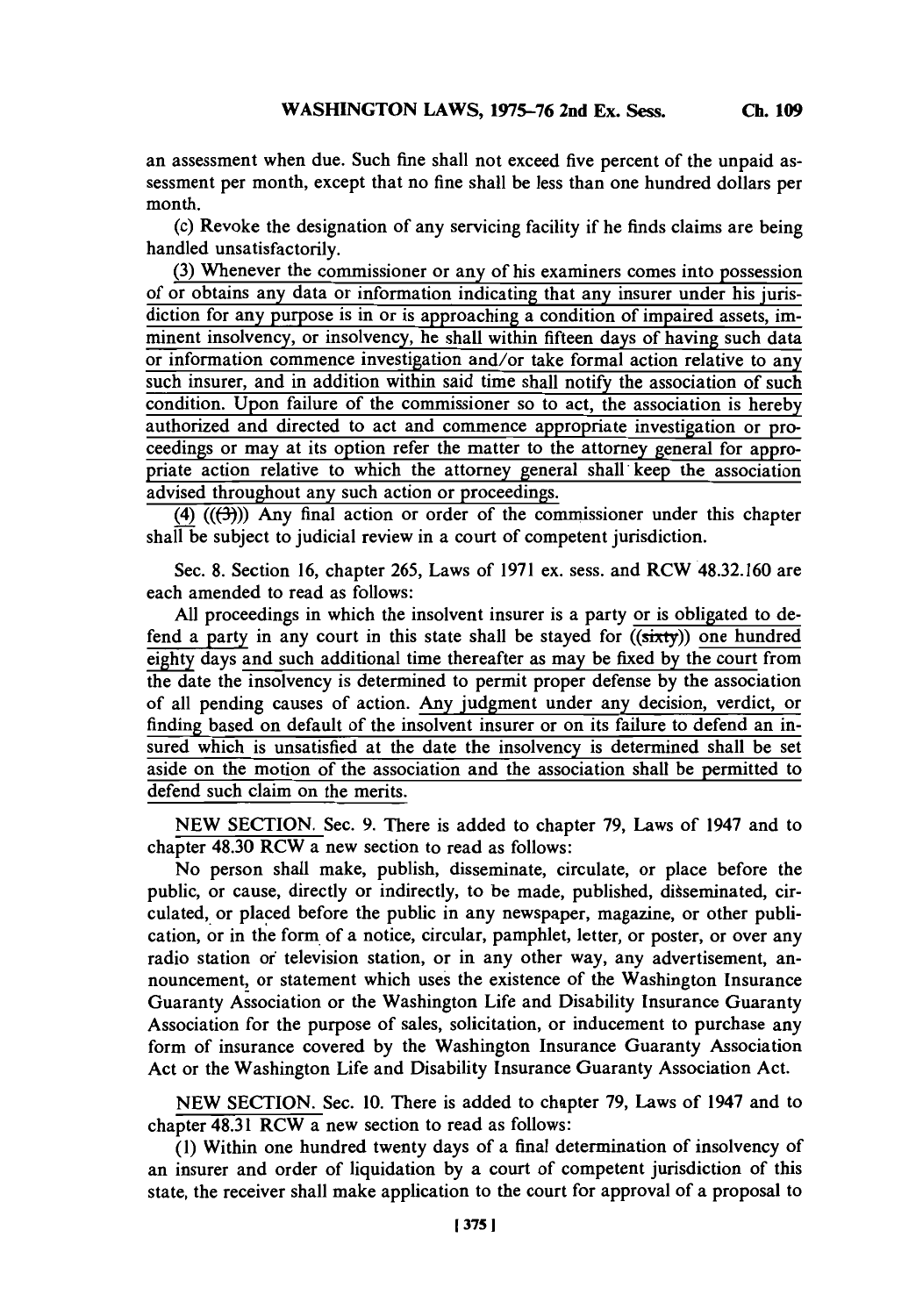disperse assets out of such insurer's marshalled assets from time to time as such assets become available to the Washington Insurance Guaranty Association and the Washington Life and Disability Insurance Guaranty Association and to any entity or person performing a similar function in another state. (The Washington Insurance Guaranty Association and the Washington Life and Disability Insurance Guaranty Association and any entity or person performing a similar function in other states shall in this section be referred to collectively as the "associations".)

(2) Such proposal shall at least include provisions for:

(a) Reserving amounts for the payment of claims falling within the priorities established in RCW **48.31.280** (2)(a), **(b),** and (c) as now or hereafter amended;

**(b)** Disbursement of the assets marshalled to date and subsequent disbursements of assets as they become available;

(c) Equitable allocation of disbursements to each of the associations entitled thereto;

**(d)** The securing **by** the receiver from each of the associations entitled to disbursements pursuant to this section an agreement to return to the receiver such assets previously disbursed as may be required to pay claims of secured creditors and claims falling within the priorities established in RCW 48.31.280 as now or hereafter amended in accordance with such priorities. No bond shall be required of any such association; and

(e) **A** full report to be made **by** the association to the receiver accounting for all assets so disbursed to the association, all disbursements made therefrom, any interest earned **by** the association on such assets, and any other matters as the court may direct.

**(3)** The receiver's proposal shall provide for disbursements to the associations in amounts estimated at least equal to the claim payments made or to be made thereby for which such associations could assert a claim against the receiver, and shall further provide that if the assets available for disbursement from time to time do not equal or exceed the amount of such claim payments made or to be made **by** the associations then disbursements shall be in the amount of available assets.

(4) The receiver's proposal shall, with respect to an insolvent insurer writing life insurance, disability insurance, or annuities, provide for disbursements of assets to the Washington Life and Disability Insurance Guaranty Association or to any other entity or organization reinsuring, assuming, or guaranteeing policies or contracts of insurance under the provisions of the Washington Life and Disability\* Insurance Guaranty Association Act.

*(5)* Notice of such application shall be given to the associations in and to the commissioners of insurance of each of the states. Any such notice shall be deemed to have been given when deposited in the United States certified mails, first class postage prepaid, at least thirty days prior to submission of such application to the court.

**NEW** SECTrION. Sec. **11.** There is added to chapter *265,* Laws of **1971** ex. sess. and to chapter 48.32 RCW a new section to read as follows:

Every member insurer which during any calendar year shall have paid one or more assessments levied pursuant to RCW  $48.32.060(1)(c)$  as now or hereafter